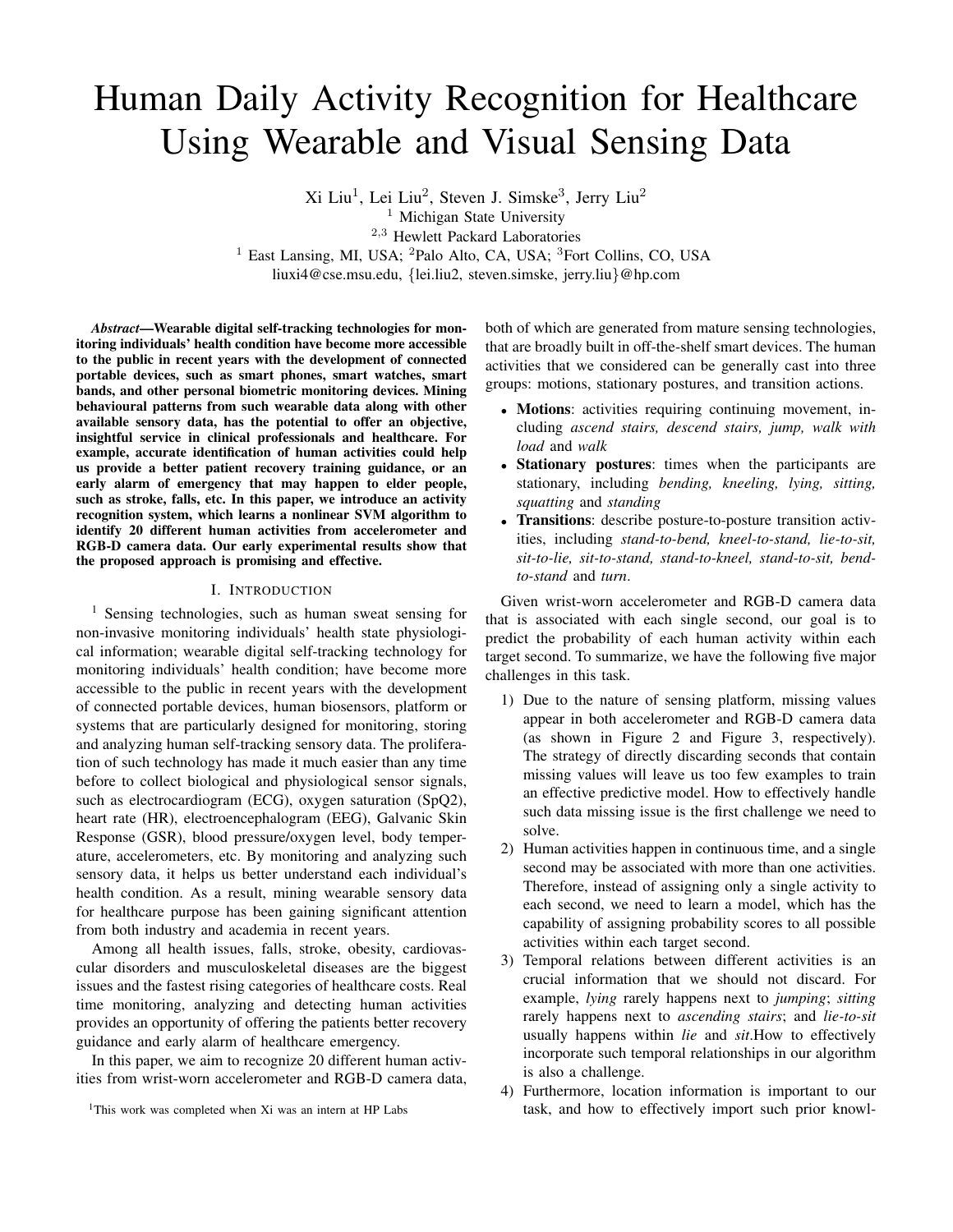

Fig. 1: The activity classes distribution.



Fig. 2: Ratio of time where acceleration Data is available.

edge of activities at different locations is crucial. For example, it is more likely that the subject is ascending or descending the stairs rather than other activities on the stairs.

5) Finally, there exits serious class unbalance problem in such sensory data, because in a majority of time, the observations of activities belong to the a few largest classes such as *sitting, standing* than small classes, such as *squat, bend*. Take an example in Figure 1, which describes the class distribution over 20 classes. Due to this class unbalance problem, standard classifier tends to be more biased towards assigning observations into larger classes rather the smaller classes, which however are usually more of our interest. How to deal with such class imbalanced data is another challenge that must be addressed.

The remainder of this paper is organized as follows.Section II introduces the technology that we employed for activity recognition. Section III-A presents the preliminary of data exploration. Experimental results and discussions are provided in Section III Section IV presents the related work of this paper. We conclude our works and discuss a few future works in section V.



Fig. 3: Ratio of time where RGB-D Camera Data is available.

## II. METHODOLOGY

# *A. Sensory Data Collection*

In this paper, we investigated the feasibility of using data generated from two sensors namely accelerometers and RGB-D cameras for human activity recognition. Both sensors are cheap and widely embedded sensors in current smart phone, fitness band and motion sensing input devices, such as Xbox 360 and Asus Xtion Pro.

- *•* Accelerometers: We use a triaxial accelerometer to record the real-time acceleration in all three spatial dimensions (X-Y-Z) in real time, which provides useful information for activity recognition.
- **RGB-D sensor:** RGB-D sensors combine RGB color information with per-pixel depth information. In this paper, we record 3D image sensory data, which includes both frames of RGB images and the depth of a subject. We can easily capture and extract the moving subject with a bounding box from the raw image frames with various libraries and SDKs, such as OpenCV [1], OpenNI[2], point cloud library (PCL)[3] and Microsoft Kinect SDK[4]. The change of the coordinates and shapes of the bounding box provides helpful information to differentiate the motion or posture of a subject.

## *B. Feature Extraction*

In this paper, our target is predicting human activities within each single second. However, classification algorithms cannot be directly applied to raw time-series accelerometer and camera data. We firstly need to transform the data into data samples. To accomplish this we divide the data into 1-second-length segments of time series, and then generate features that is capable in discriminating different human activities. The features generated from each sensor are described below.

*1) Accelerometer:* We generated the following total of 12 features from raw triaxial accelerometer data.

*•* Kurtosis [5]: Describes the tailedness of a time-series data.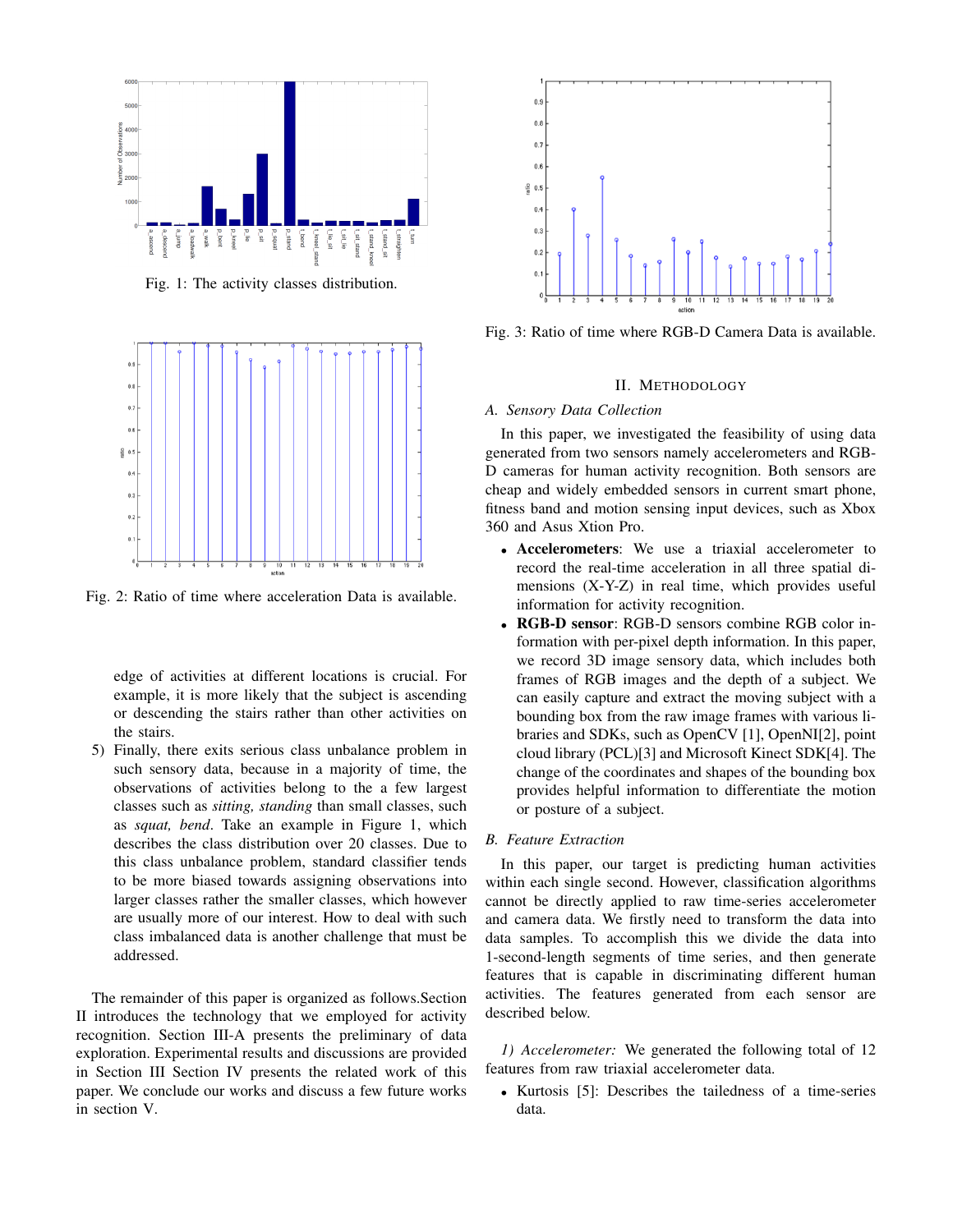- *•* Approximate Entropy [6]: Describes the unpredictability of fluctuations over time-series data.
- *•* Top-10 Frequency by FFT [7]: Distribution of the resultant time-series energy in frequency domain.
- *•* FFT distribution kurtosis: Describes tailedness of the resultant energy distribution in frequency domain.
- *•* Average Jerk [8]: Average rate of change of acceleration on each axis.
- *•* Average Absolute Value: Average absolute acceleration on each axis
- *•* Average Value [7]: Average acceleration on each axis.
- *•* Median: Meidian acceleration on each axis.
- *•* Standard Deviation [7]: Standard deviation of acceleration on each axis.
- *•* Maximum Value: Maximum acceleration on each axis.
- *•* Minimum Value: Minimum acceleration on each axis.
- *•* Maximum Absolute Value: Maximum absolute acceleration on each axis.

The above 12 features are selected because of their capability of distinguishing our 20 target human activities. For example, from Figure 4, we can see that class "a\_jump" gets much higher maximum acceleration than any other activities. For another instance, while most of the activities don't repeat periodically, there are still some activities which show obvious repetitive patterns. With Fast Fourier Transform(FFT), it can be observed that their distributions of energy in frequency domain (Figure 8a and 8b) are apparently different from those who do not have periodic patterns (Figure 8c and 5d). Most of these repetitive activities get relatively higher energy in lowfrequency bands, while others get comparable energy in all frequency bands.

*2) RGB-D Camera:* We use OpenNI [2] to extract both 2D and 3D bounding boxes of a human subject from raw RGB-D image frames. As shown in Figure 6, the coordinates of the centers reflect the detailed location of a human subject, and can be further used to compute displacements and speeds. The coordinates of the corners of bounding boxes can be used to compute the shape of a subject. It is quite straightforward to associate these features with human activities. For example, when the coordinate of the bounding box center moves fast, subjects are more likely to perform motions rather than staying in stationary postures; the shape of a subject is apparently different when the subject is standing compared against when he/she is sitting, etc.

Based on the above observations, we have extracted both 2D and 3D movement and shape features. The detailed camera features are provided in Table I.

The accelerometer and RGB-D camera have their distinguished advantages and disadvantages, which are irreplaceable by each other. The advantage of the accelerometer is that it receives signals all the time due to its portability; while the camera data is available only when the subject presents in the camera frame, introducing lots of missing data. In addition, an accelerometer measures much more precise acceleration than a camera. However, One of the disadvantage of accelerometer is

## TABLE I: 2D/3D Cemera Features

| feature category | 2D/3D | feature varaible     | features                  |
|------------------|-------|----------------------|---------------------------|
| movement         | 2D    | center<br>coordinate | mean,<br>std,<br>gradient |
|                  | 3D    | center<br>coordinate | mean,<br>std,<br>gradient |
|                  | 2D    | length               | mean,<br>std              |
|                  |       | width                | mean,<br>std              |
| shape            |       | area                 | mean,<br>std              |
|                  |       | length               | mean,<br>std              |
|                  | 3D    | width                | mean,<br>std              |
|                  |       | height               | mean,<br>std              |
|                  |       | volume               | mean,<br>std              |



Fig. 6: The given coordinates of an example bounding box. 2D bounding box on the left, 3D bounding box on the right. (tl: top left; br: bottom right; flt: frong left top; brb: back right bottom.)

that its three axes are not fixed, and in this way, we lost information about the direction of motion; while in this perspective, the cameras can capture the direction a subject moves. Another advantage of camera is that it captures location information of a subject, such as whether he/she is on the left or right, up or down.

#### *C. Annotation with Confidence*

All activities are conducted with a series of continuous actions and labeled by multiple annotators, which suffers the issue of inter-annotator disagreement. The ratio of agreements are treated as confidence level, or probability score.

For instance, in Figure 7, "a\_walk" starts from 2s to 8s. Among all these 7 seconds, only second 5 has *"a walk"* with confidence 1, all the rest five seconds contain both *"a walk"* and *"p stand"* activities with different probability scores (as shown in Table II). Similar observation for activity of *"t turn"* exists from 12s to 15s.

Since the task requires us to predict the activities for each single second, we treat the annotation probability score  $\mathbf{P}_{ij}^{target}$ as the confidence score of an observation *i* assigned to class *j*. In this case, a cost sensitive objective function is built. We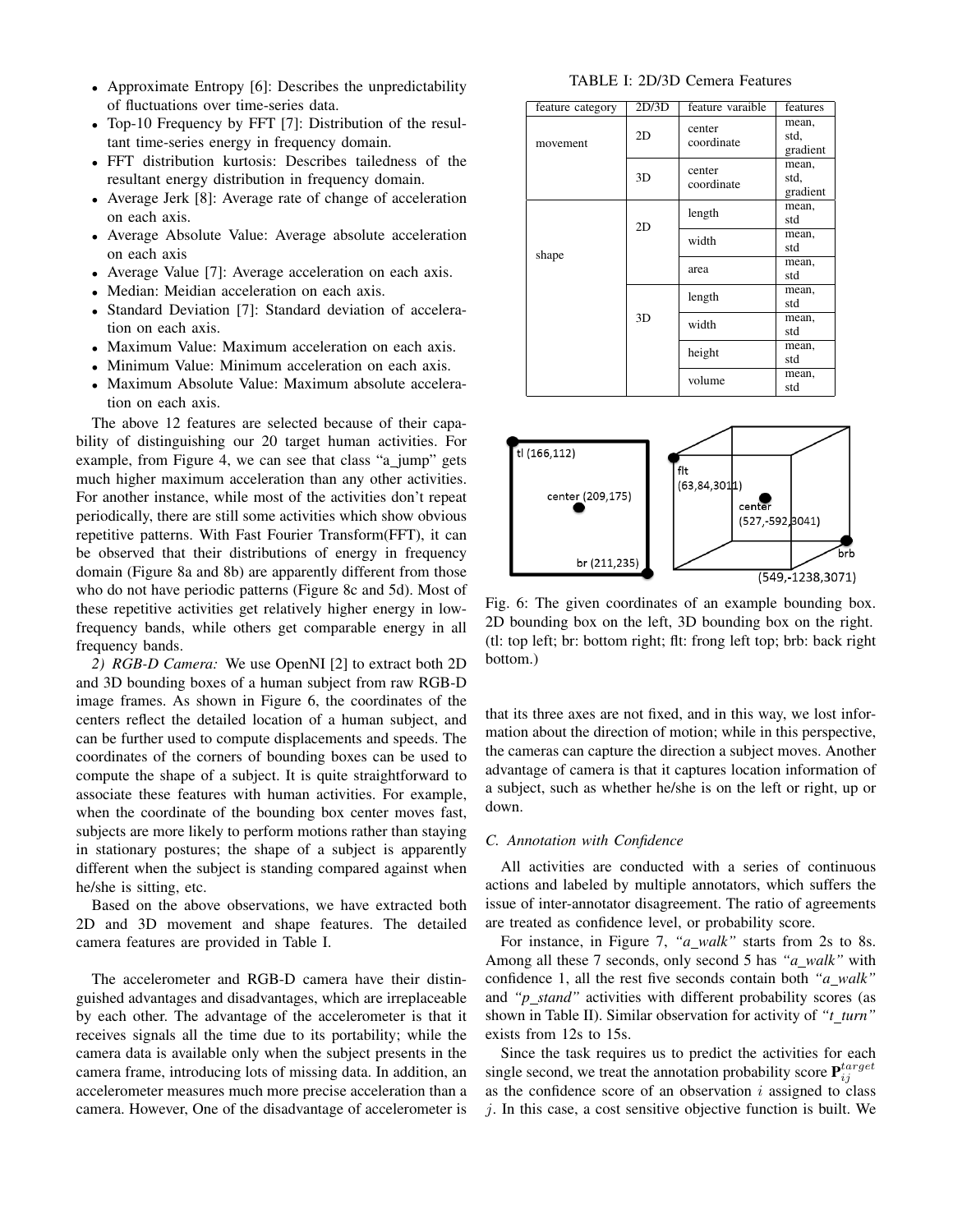

Fig. 4: Distribution of the maximum acceleration for each activity class.(The line in the middle of each box is the sample median; The tops and bottoms of each "box" are the 25th and 75th percentiles of the samples, respectively; The whiskers are lines extending above and below each box; Observations beyond the whisker length are marked as outliers)

| second     |     |     |     |     |     |  |
|------------|-----|-----|-----|-----|-----|--|
| $a\_walk$  | ∪.J |     | v.o |     | ∪.⊃ |  |
| $_{stand}$ | ∪.∪ | ∪.⊃ | ◡.∠ | ∪.⊃ | ν., |  |

take the confidence score  ${\bf P}_{ii}^{target}$ *ij* as the cost if observation *i* is not assigned to class *j*. An example of the revised objective function of Logistic Regression is shown as the following:

$$
\min_{w_j} ||w_j||_1 + \sum_i \sum_j P_{ij}^{target} log(1 + exp(-y_{ij}w_j^T x_i)),
$$

where  $y_{ij} = 1$  if the observation *i* is labeled as class *j* with probability  $P_{ij}^{output}$ .

## III. EXPERIMENTAL RESULTS

# *A. Overview of Data*

We performed our experiments on real-world data set from "SPHERE Challenge: Activity Recognition with Multimodal Sensor Data" [9]. This data set is collected in a single house,



Fig. 7: A segment of ground truth activities.

which tracks accelerometer, RGB-D camera as well as passive environmental sensors (PIR) data. In this paper, we only use the accelerometer and RGB-D data for evaluation purpose:

*•* An accelerometer on the wrist of a subject, which collects gravity distributed on three axes with a sampling rate at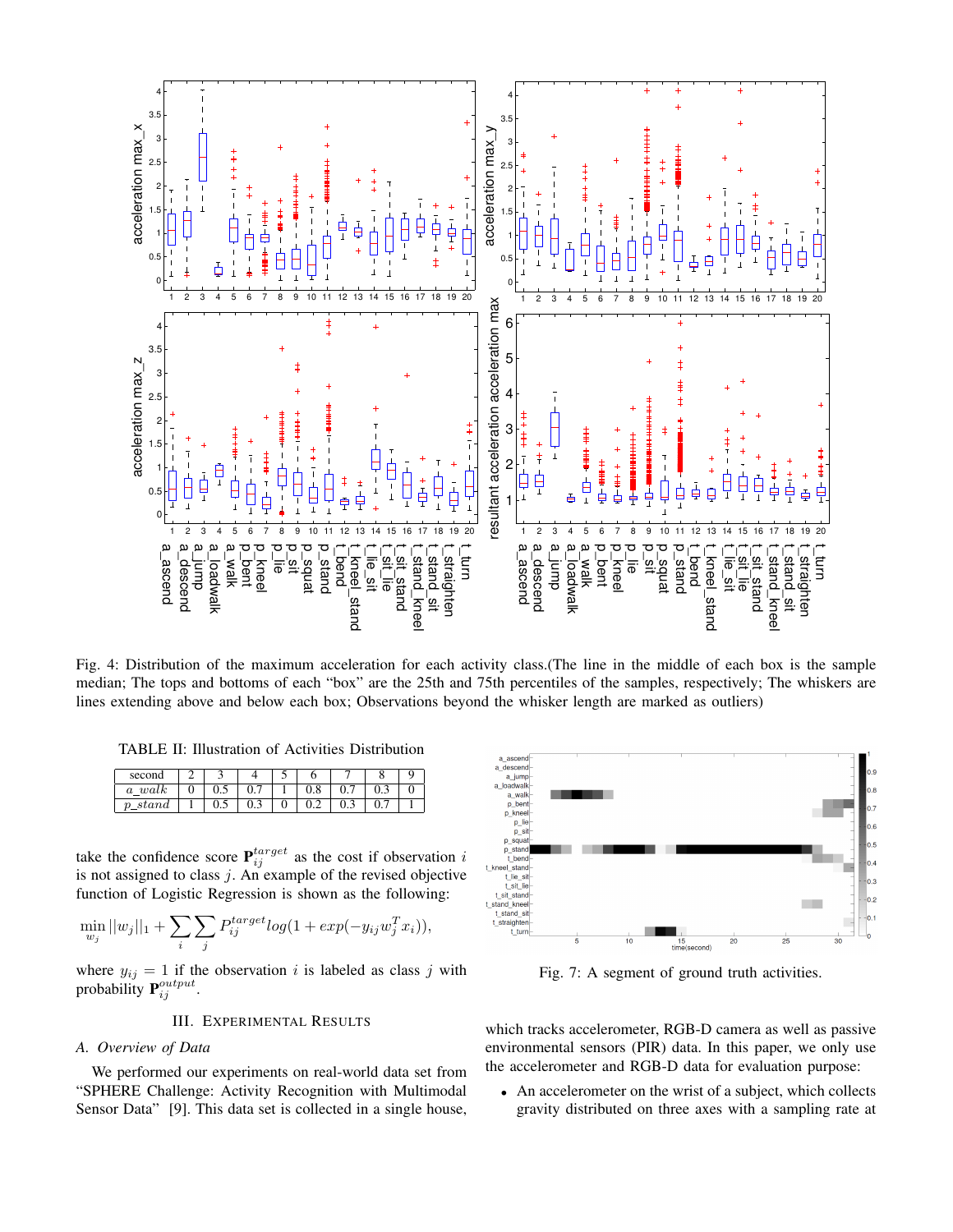

(a) Sample Illustration of Activity Class "a ascend"

(b) Sample Illustration of Activity Class "a\_walk"



(c) Sample Illustration of Activity Class "p\_stand"

(d) Sample Illustration of Activity Class "p\_bend"

Fig. 5: Time Domain and Frequency Domain of Activities. (For each subplot: time domain on the left; frequency domain on the right)

| Sensor       | Raw Data                             |                                                                                         |
|--------------|--------------------------------------|-----------------------------------------------------------------------------------------|
| Acclerometer | gravity distribution on x, y, z axis |                                                                                         |
| RGB-D camera | 2D bounding box                      | center $(x,y)$<br>left top corner $(x,y)$<br>right bottom corner $(x,y)$                |
|              | 3D bounding box                      | center $(x,y,z)$<br>front left top corner $(x,y,z)$<br>back right bottom corner (x,y,z) |

TABLE III: Raw Signals

20 Hz.

*•* An RGB-D camera placed each in hallway, kitchen, and living room, at a sampling rate 20 Hz. The recorded videos were then processed for the coordinates of 2D and 3D bounding boxes.

The detailed raw signals given by these two sensors is summarized in Table III. This data set contains labeled 16,124 data instance, derived from10 sequence trials. The ground truth labels are given together with their probabilities score (or confidence level) within each second. We take the time series of each second as a data instance, and each data instance can be assigned to multiple classes with corresponding probability scores.

# *B. Evaluation Metric*

In the rest of this article, the output of the algorithm is a predicted probability matrix  $\mathbf{P}^{output} \in \Re^{N \times C}$ , where *N* is the number of predicted observations, while *C* is the number of activity classes  $(C = 20$  in this paper). Each element  ${\bf P}_{ij}^{output}$  indicates the probability observation *i* is assigned to class *j* by the algorithm. Similarly, the ground truth probability matrix is denoted as P *target* which represents the confidence of annotation.

Unfortunately, accuracy is not an appropriate metric for data sets with unbalanced classes. For example, if we have 99 instances belonging to the negative class and 1 instance from the positive class, then a classifier that predicts all 100 instances as negative class will have an accuracy of 99% even though it fails to detect any instance from the positive class. Instead of accuracy, we report the experimental results using both micro and macro-averaged F1 scores [10]. In addition, because the targets and predictions are probabilistic, in this paper, we also report the weighted brier score[11] to evaluate the classification performance.The metrics are formally defined as follows:

*1) Weighted Brier Score:*

$$
\text{BS} = \frac{1}{N} \sum_{i=1}^{N} \sum_{j=1}^{C} r_j (\mathbf{P}_{i,j}^{output} - \mathbf{P}_{i,j}^{target})^2
$$

where *N* represents the number of test samples, *C* is the number of activity classes,  $r_j$  is the weight for each class  $j$ . The lower brier score indicates the better performance of the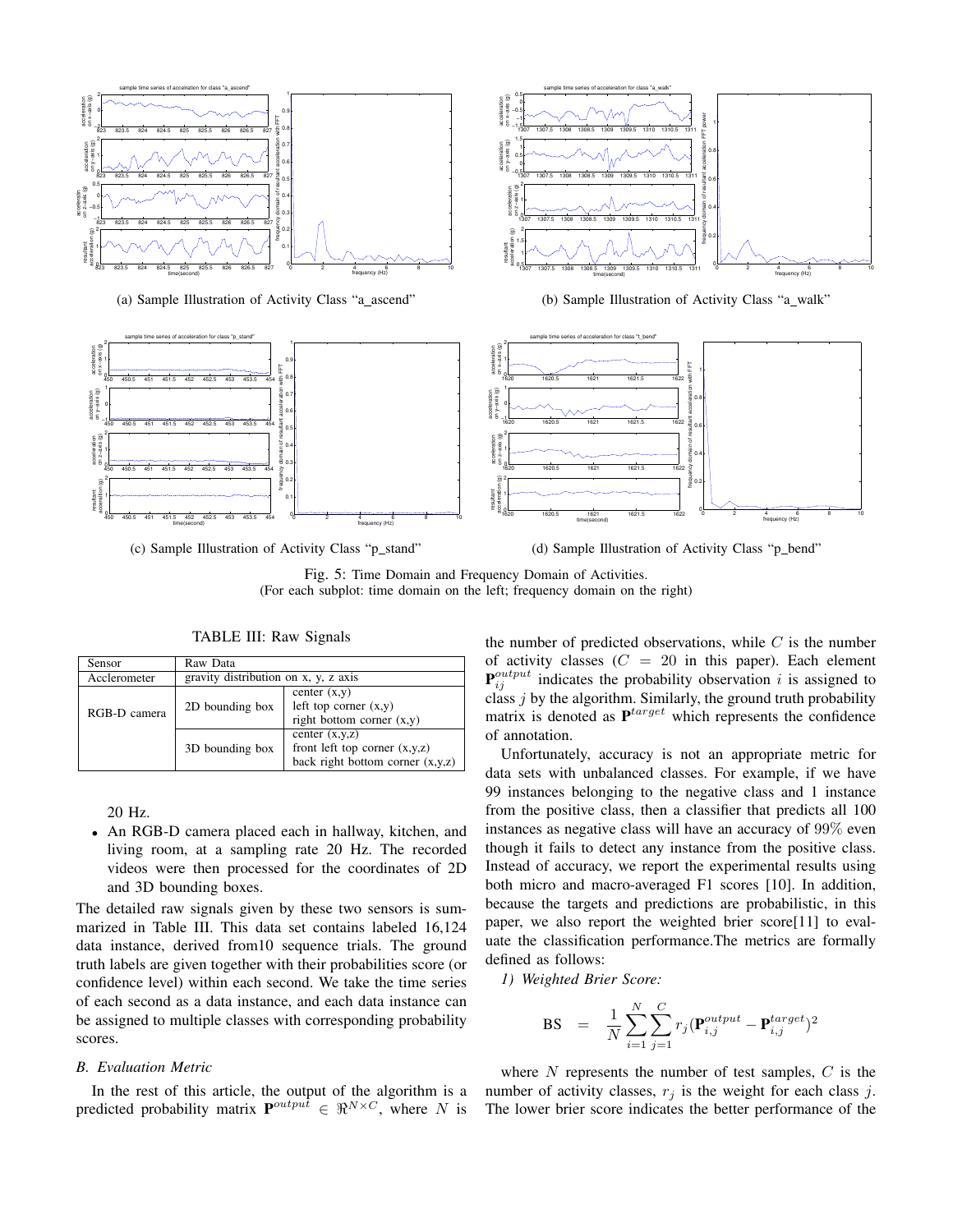model achieves, with optimal performance achieved when a brier score is equal to 0.

2) Micro-average F1: Let  $TP_k$ ,  $FP_k$ , and  $FN_k$  be the true positive, false positive, and false negative of class  $k \in C$ . The micro-average F1 score is defined as:

$$
\begin{array}{rcl}\n\text{Precision} & = & \frac{\sum_{k \in C} TP_k}{\sum_{k \in C} (TP_k + FP_k)} \\
\text{Recall} & = & \frac{\sum_{k \in C} TP_k}{\sum_{k \in C} (TP_k + FN_k)} \\
\text{Micro-average F1} & = & \frac{2 \times \text{Precision} \times \text{Recall}}{\text{Precision} + \text{Recall}}\n\end{array}
$$

Note that micro-average F1 is computed based on the average precision and recall values of all the test instances.

*3) Macro-average F1:* The macro-average F1 score is defined as:

$$
\begin{array}{rcl}\n\text{Precision}_k & = & \frac{TP_k}{TP_k + FP_k} \\
\text{Recall}_k & = & \frac{TP_k}{TP_k + FN_k} \\
\text{Macco-average F1} & = & \frac{1}{|C|} \sum_{k \in C} \frac{2 \times \text{Precision}_k \times \text{Recall}_k}{\text{Precision}_k + \text{Recall}_k}\n\end{array}
$$

The metric is computed by averaging the F1 scores for all the classes. When the class distribution is skewed, the macroaverage F1 score will be highly influenced by the F1-score of the rare classes. In contrast, the micro-average F1 score will be dominated by the performance of the classifier on instances from the larger categories.

#### *C. Baselines*

The simplest baseline is to use the class distribution as prior probability for prediction, namely,  $\mathbf{P}_{ij}^{output}$  is equal to the prior probability of class *j*. Furthermore, to validate that our proposed feature set is helpful, we compare the performance on the proposed feature set and that on the baseline feature set. The baseline feature set includes only the *"mean"*, *"median"*, *"std"*, *"max"* and *"min"* of the raw data which is shown in Table III. Finally, we also compare the performance of linear and nonlinear models on the proposed and baseline feature set. In this paper, L1-regularized Logistic Regression is employed as linear model, while SVM with RBF kernel as the nonlinear model.

### *D. Experiment Results*

The experimental results reported in this section is obtained using 5-fold cross validation. For each run, we use 4 of the folds for training and the remaining fold as test data.

From the perspective of soft classification, we aim to recover P<sup>target</sup> with P<sup>output</sup> as well as possible. Soft classification is meaningful here, since a subject does postures or activities continuously, and it is common that two or more activities happen in a single integer second. The higher  $\mathbf{P}_{ij}^{output}$  is, the more possible that the subject was doing activity  $\hat{j}$  in second  $\hat{i}$ .

TABLE IV: Weights Distribution over 20 Activity Classes

| Activity   | Class Weights | Activity      | Class Weights |
|------------|---------------|---------------|---------------|
| a ascend   | 1.352985      | p_stand       | 0.110181      |
| a descend  | 1.386846      | t bend        | 1.078033      |
| a_jump     | 1.595874      | t kneel stand | 1.365604      |
| a loadwalk | 1.353187      | t lie sit     | 1.170241      |
| a walk     | 0.347784      | t sit lie     | 1.193364      |
| p bent     | 0.661082      | t sit stand   | 1.18037       |
| p kneel    | 1.047236      | t stand kneel | 1.344149      |
| p_lie      | 0.398865      | t stand sit   | 1.116838      |
| p_sit      | 0.207586      | t straighten  | 1.080839      |
| p_squat    | 1.505783      | t turn        | 0.503152      |

In this case, we will calculate the Weighted Brier Score [12]. Traditional brier score computes the average residual between a target probability matrix and an output probability matrix. In this way, we can evaluate the ability  $\mathbf{P}^{target}$  is recovered by P<sup>output</sup>. However, if the algorithm outputs the probability of the biggest class to be 1 for all data instances, the brier score can still be small, but of course this is not an output we want. In this case, the weighted brier score brings in the unbalanced class distribution into the computing, with the residual of small classes suffering more penalty, while the residual of big classes suffering less penalty. The weight for each class is negatively correlated with its class distribution ratio, which is give in Table IV from [9].

From another aspect, if we only allow the top-1 scored predicted class of each row in  $\mathbf{P}^{output}$  as valid, we gets a hard classification solution. To evaluate the hard classification results considering the class unbalance problem, we will use both Macro F1 score and Micro F1 score as measurements.

*1) Soft Classification:* The Weighted Brier Score obtained by each algorithm is shown in Table V. On one side, the weighed brier score indicates that nonlinear model with the proposed data set gets the best overall performance with a weighted brier score obtained as 0.1700. From this table, we can also see that all the methods which take use of the sensor data are much better than the baseline which only use prior distribution. In addition, by using our proposed feature set, the weighted brier score of both linear and nonlinear algorithm decreases, which proves that our proposed feature set is effective to discriminate patterns from different activities. Furthermore, the nonlinear model always wins the linear model, which reveals that there are nonlinear relationship among features in this data set. . On the other side, in order to show the individual performance on each single class, we compare the Area Under Curve(AUC) of each class by different models in Figure 8. The same conclusion can be drawn on each class, namely, that the nonlinear model with our proposed feature set performs the best on each single class.

*2) Hard Classification:* By selecting only the top-1 scored activity as the prediction for each observation, we obtain a single predicted label for each observation. The hard classification performances are shown as Micro F1 score and Macro F1 score in Table V. To get a detailed knowledge of the performances on each class, we list the confusion matrix in Table VI. From this table, we see that the performance was greatly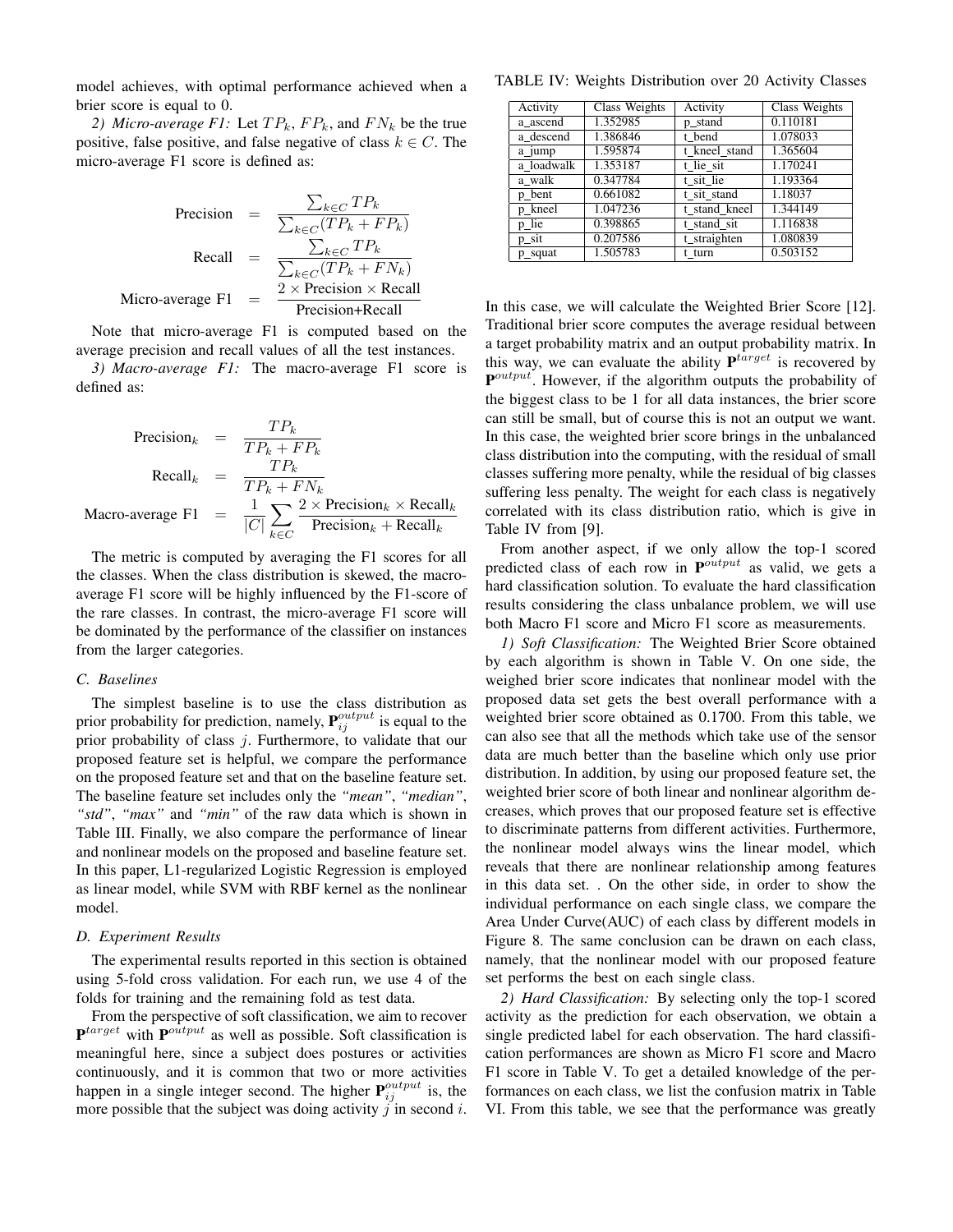| Method                                       | Weighted<br><b>Brier Score</b> | Micro-average<br>F1 score | Macro-average<br>F1 score |  |  |  |  |
|----------------------------------------------|--------------------------------|---------------------------|---------------------------|--|--|--|--|
| Nonlinear model with<br>proposed feature set | 0.170001                       | 0.650756                  | 0.335296                  |  |  |  |  |
| Linear model with<br>proposed feature set    | 0.195589                       | 0.579377                  | 0.256826                  |  |  |  |  |
| Nonlinear model with<br>baseline feature set | 0.194217                       | 0.599603                  | 0.265604                  |  |  |  |  |
| Linear model with<br>baseline feature set    | 0.217490                       | 0.528157                  | 0.180234                  |  |  |  |  |
| Prior                                        | 0.256094                       | 0.375149                  | 0.027281                  |  |  |  |  |

TABLE V: Results Comparison



(b) AUC of each motion class



(c) AUC of each transition action class

Fig. 8: Comparison of AUC from Different Models

affected by the data unbalance problem. Several biggest classes obtain quite high recall and precision, while observations from smaller classes are often prone to be assigned to bigger classes. For example, many misclassified observations are assigned to *"a walk"*, *"p sit"*, *"p lie"* and *"p stand"*. *"a ascend"* and "a\_descend" get relatively low recall and precision, and *"a jump"* gets quite high scores, while they are all active postures. This is because *"a jump"* usually gets outstanding maximum acceleration than other active postures (Figure 4), but all the rest active postures share similar acceleration values, and even similar acceleration frequency, since they are all rooted in walking.

## IV. RELATED WORK

Various sensors have been utilized to help elder people or patients who need special daily nursing. Some of the sensors are directly related to healthcare, such as EEG, ECG, EMG and so on. In [13], a electrocardiograph (ECG) sensor was used to assess the risk of falling, and prevent falling due to hypotension. In [14], NIR, EEG and ECG signals were acquired to build ICA, HRV and DOT engines as a portable brain-heart monitoring system.

Another way to serve healthcare, is to track the daily activities of the patients. Among all varieties of sensors, inertial sensors are most popularly used, especially accelerometer and gyroscope. Many inertial sensors are also embedded into smart phones for more popular usage. In [15], a waist-mounted smart phone was worn by subjects to collect data on mainly 6 activities. In [16], miniature inertial and magnetic sensors were employed to classify on totally 19 human activities. All of above experiments fail to involve recognition on transition actions. Besides inertial sensors, more traditional activity detection with RGB cameras are also popular [17] [18]. In [19], a novel robot centric activity recognition system is proposed, which aims to recognize interaction activities. Additionally, passive environmental sensors like PIR are often helpful when building a smart environment [20] [21].

## V. CONCLUSION AND FUTURE WORK

In this paper, we explore into a multimodal sensor data set for human activity recognition. Useful features are extracted from the data collected by accelerometer and RGB-D camera to describe the patterns of subjects' motions, stationary postures and transition actions. SVM with RBF kernel is employed to classify on 20 human activities. Our experimental results suggested that our proposed feature set is much more effective in recognizing activities than baseline approaches. Moreover, the nonlinear model gets better performance than linear model with a lowest weighted brier score 0.1700, a corresponding highest Macro F1 score of 33.53% and a corresponding highest Micro F1 score 65.08%.

However, as we can see from the confusion matrix in Table VI, the performances for rare classes are still not good enough, especially for transition activity classes. Next step, we plan to further enhance the performance by considering such class imbalance issue into our classification framework.